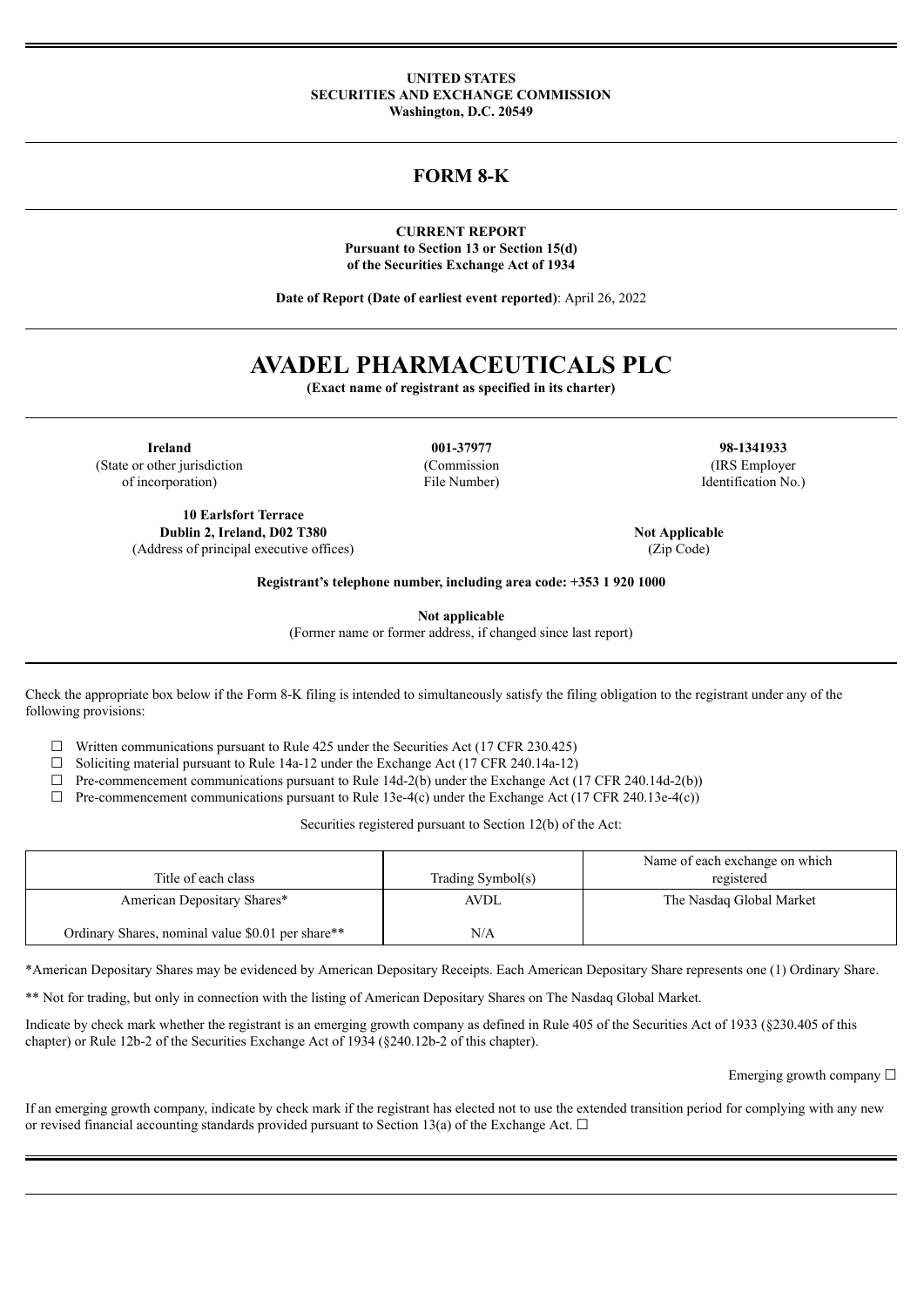# **Item 7.01 Regulation FD Disclosure.**

On April 26, 2022, Avadel Pharmaceuticals plc issued a press release titled "Avadel Pharmaceuticals Provides Comment on Recent Trading Activity." A copy of the press release is furnished as Exhibit 99.1 to this Current Report on Form 8-K and incorporated herein by reference.

The information furnished under this Item 7.01, including Exhibit 99.1 attached hereto, shall not be deemed "filed" for purposes of Section 18 of the Securities Exchange Act of 1934, as amended (the "Exchange Act"), or otherwise subject to the liabilities of that section nor shall it be deemed incorporated by reference in any filing under the Securities Act of 1933, as amended, or the Exchange Act, except as expressly set forth by specific *reference in such a filing.*

# **Item 9.01. Exhibits**

|  | (d) Exhibits |  |
|--|--------------|--|
|--|--------------|--|

| <u>99.1</u> | <u>Press release issued by the Company on April 26, 2022, furnished herewith.</u> |
|-------------|-----------------------------------------------------------------------------------|
| 104         | Cover Page Interactive Data File (embedded with the Inline XBRL document).        |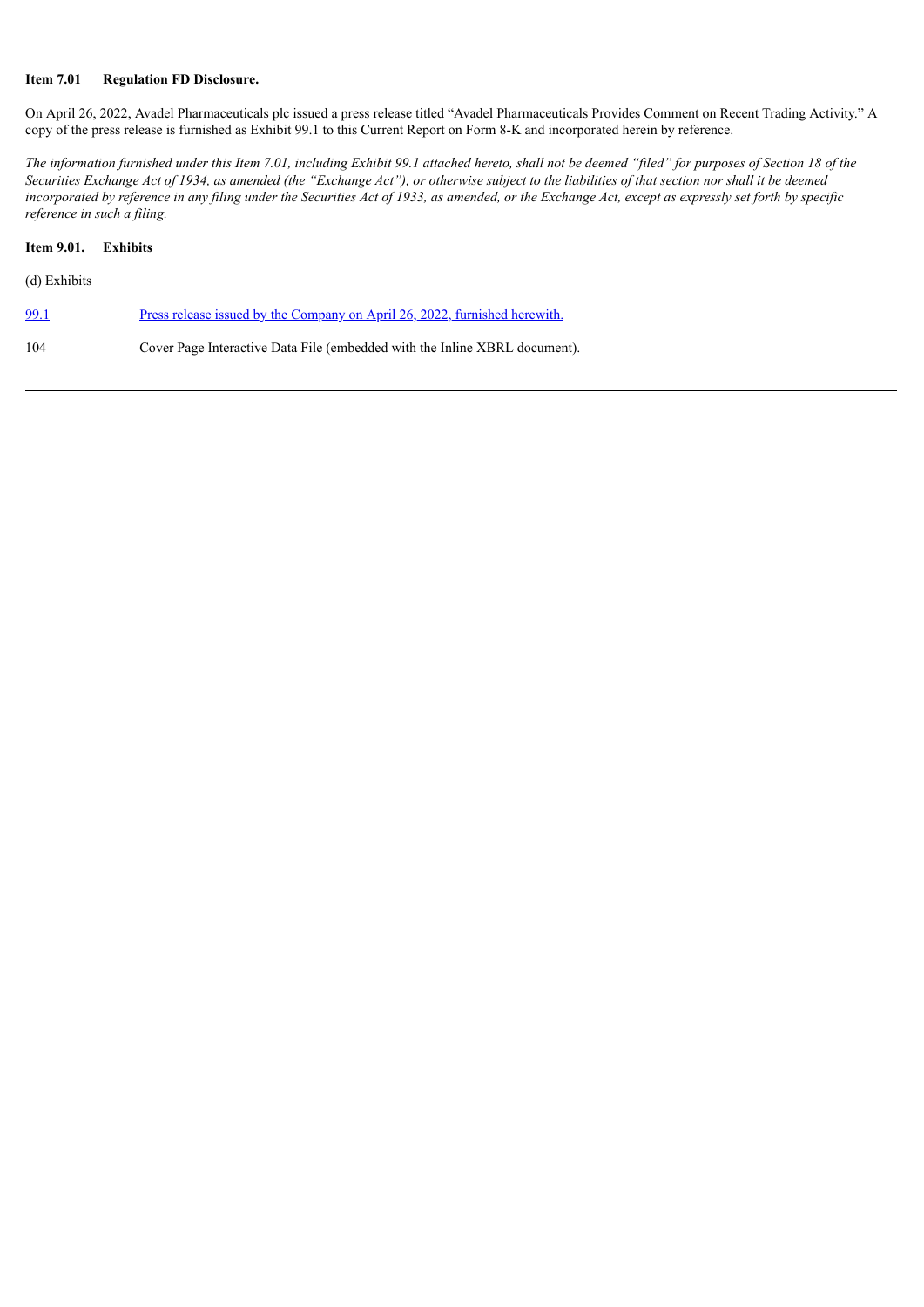# **SIGNATURES**

Pursuant to the requirements of the Securities Exchange Act of 1934, the registrant has caused this report to be signed on its behalf by the undersigned hereunto duly authorized.

# Date: April 26, 2022 **AVADEL PHARMACEUTICALS PLC**

By: /s/ Jerad G. Seurer

Name: Jerad G. Seurer Title: General Counsel & Corporate Secretary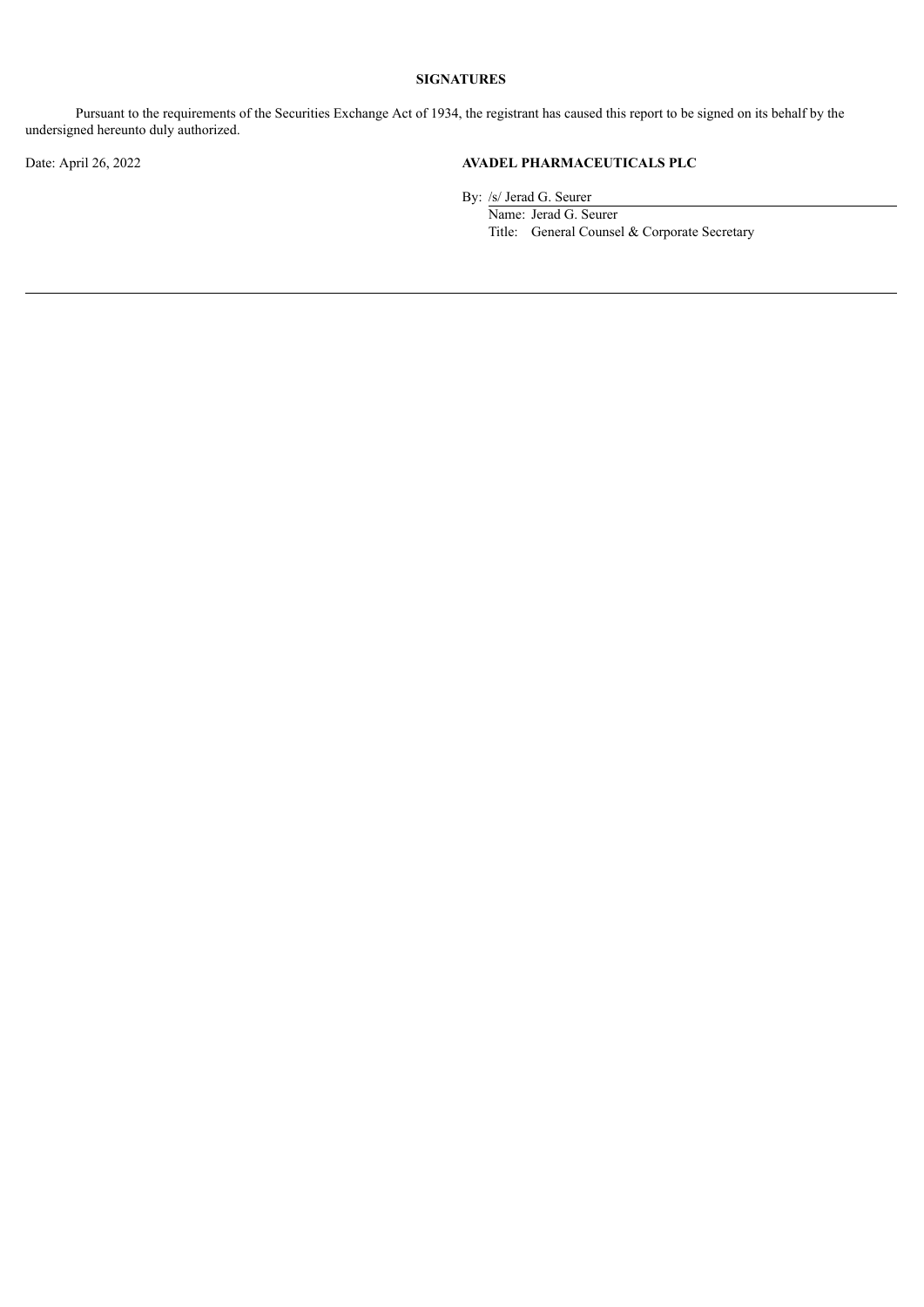<span id="page-3-0"></span>

#### **Avadel Pharmaceuticals Provides Comment on Recent Trading Activity**

**DUBLIN, Ireland, April 26,** 2022 - Avadel Pharmaceuticals plc (Nasdaq: AVDL), a biopharmaceutical company focused on transforming medicines to transform lives, today provided a statement in response to the trading volatility and subsequent brief trading halt of its shares that occurred yesterday.

"The company is not aware of any new information, including regarding the ongoing review of the FT218 NDA, that caused yesterday's share price movement and brief trading halt," said Greg Divis, Chief Executive Officer of Avadel Pharmaceuticals. "We are advancing our launch preparations, and look forward to bringing this important treatment to people with narcolepsy."

#### **About FT218**

FT218 is an investigational formulation of sodium oxybate leveraging our proprietary drug delivery technology and designed to be taken once at bedtime for the treatment of excessive daytime sleepiness (EDS) or cataplexy in adults with narcolepsy.

In March 2020, Avadel completed the REST-ON study, a randomized, double-blind, placebo-controlled, pivotal Phase 3 trial, to assess the efficacy and safety of FT218 in patients with narcolepsy. Among the three co-primary endpoints, FT218 demonstrated statistically significant and clinically meaningful results in EDS, the clinician's overall assessment of the patient's functioning, and reduction in cataplexy attacks, for all three evaluated does when compared to placebo.

In January 2018, the U.S. Food and Drug Administration (FDA) granted FT218 Orphan Drug Designation for the treatment of narcolepsy based on the plausible hypothesis that FT218 may be safer than the twice-nightly formulation of sodium oxybate already approved by the FDA due to the ramifications associated with dosing regimen of that product. FT218 is currently under review by the FDA.

#### **About Avadel Pharmaceuticals plc**

Avadel Pharmaceuticals plc (Nasdaq: AVDL) is a biopharmaceutical company focused on transforming medicines to transform lives. Our approach includes applying innovative solutions to the development of medications that address the challenges patients face with current treatment options. Our current lead drug candidate, FT218, is an investigational formulation of sodium oxybate leveraging our proprietary drug delivery technology and designed to be taken once at bedtime for the treatment of EDS and cataplexy in adults with narcolepsy. For more information, please visit www.avadel.com.

#### **Cautionary Disclosure Regarding Forward-Looking Statements**

This press release includes "forward-looking statements" within the meaning of Section 27A of the Securities Act of 1933 and Section 21E of the Securities Exchange Act of 1934. These forward-looking statements relate to our future expectations, beliefs, plans, strategies, objectives, results, conditions, financial performance, prospects, or other events. Such forward-looking statements include, but are not limited to, expectations regarding the FDA's review of the NDA for FT218, the commercial launch of FT218 (if approved), and the market acceptance of FT218 (if approved). In some cases, forward-looking statements can be identified by the use of words such as "will," "may," "could," "believe," "expect," "look forward," "on track," "guidance," "anticipate," "estimate," "project," "next steps" and similar expressions, and the negatives thereof (if applicable).